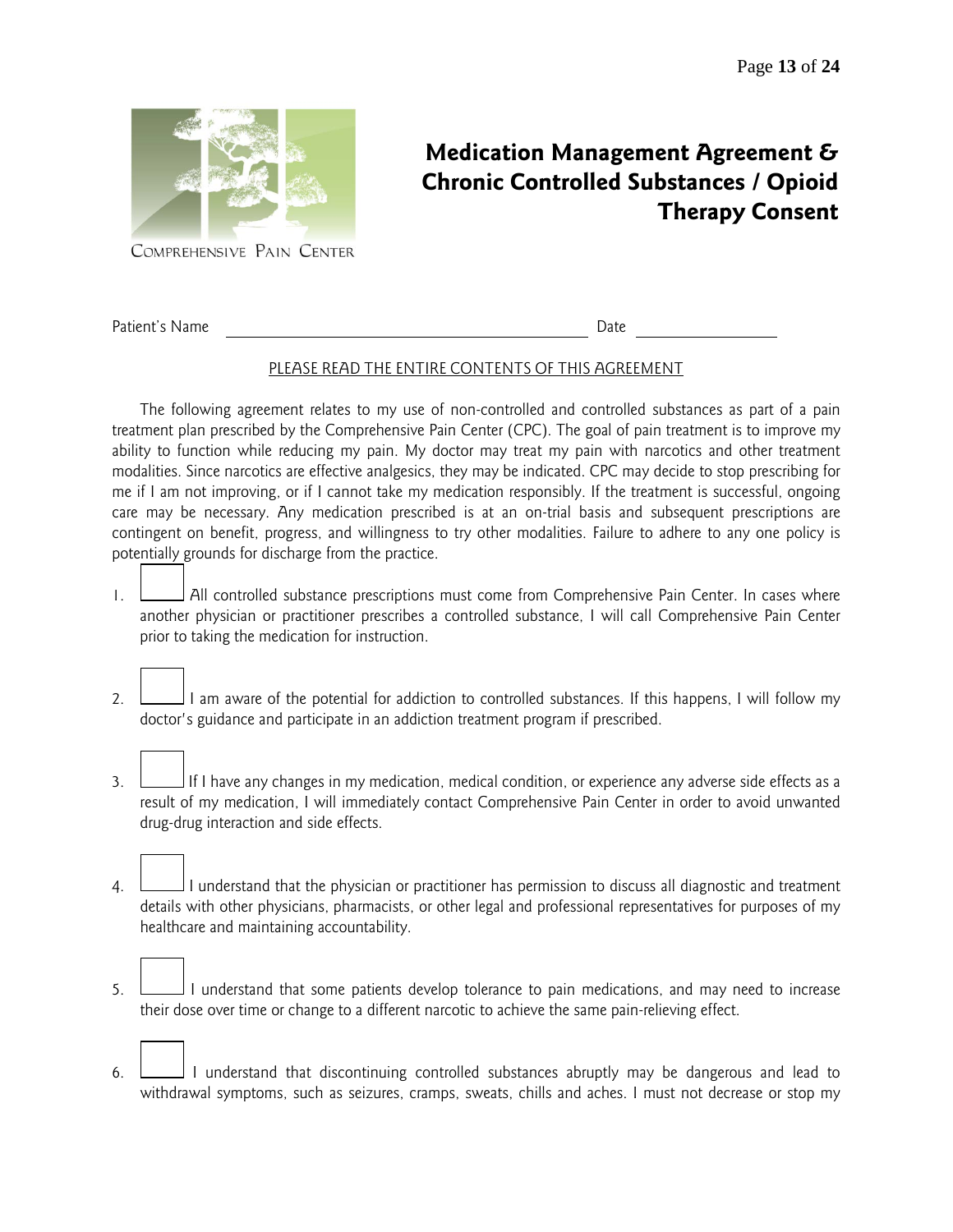medications without medical supervision. I will promptly notify the Comprehensive Pain Center if I am unable to take my pain medication for more than 24 hours.

- 7. I understand that many medications, especially controlled substances, can interfere with my ability to drive, perform intricate tasks, and make important decisions. I understand that I should refrain from driving and other dangerous or important tasks while starting or adjusting my medication. If the manufacturer of my medication(s) recommends against operating heavy machinery, the Comprehensive Pain Center will assume no liability if I decide to do so. I am aware that I could be charged with "driving under the influence" (DUI) at any time for driving when taking controlled substances.
- 8. I understand that many medications, including narcotics or opioids, may harm a developing fetus. I will notify Comprehensive Pain Center as soon as possible if I become pregnant. I understand that there are numerous deleterious side effects from the general class of narcotics, examples such as: nausea, vomiting, sedation, itching, light headedness, constipation, and allergic reactions.
- 9. **I** must adhere to the following rules:
	- $\triangleright$  I will use only one pharmacy to fill my controlled substance pain medications.
	- $\triangleright$  I will accept generic substitutes when available.
	- $\triangleright$  I will not adjust my medications without prior approval from Comprehensive Pain Center.
	- $\triangleright$  I will not accept prescriptions for controlled substances (pain killers or sedatives) from other doctors without prior approval or notification to Comprehensive Pain Center.
	- $\triangleright$  I will not use illegal drugs and must limit my alcohol use. My doctor will periodically ask for a urine sample to check for illegal drugs, alcohol, and other relevant pain medications.
	- $\triangleright$  If a specific medication does not work for me, I will return the unused portion to Comprehensive Pain Center.
	- $\triangleright$  I will keep my medication away from children and others. The Comprehensive Pain Center is not responsible for harm caused to another person who takes my medication.
	- $\triangleright$  I will not share, sell or otherwise permit access of others to my medication.
- 10. I understand that use of alcohol with my medication(s) is dangerous and could cause death from respiratory depression. I understand that other adverse side effects such as drowsiness, mental confusion, constipation, nausea/vomiting, or allergic reactions could also occur as a result of the medication(s). If an adverse side effect should occur, I will call Comprehensive Pain Center immediately.
- 11. I understand that other medications such as nalbuphine, pentazocine, buprenophine, and butorphanol may act to reverse one or more medication that I am prescribed can cause feelings of withdrawal. I am responsible for reporting to other physicians trying to administer these medications that withdrawal syndrome is possible. Possible symptoms of withdrawal:
	- $\triangleright$  Flu-like aching
	- $\triangleright$  Runny nose
	- $\triangleright$  Abdominal Pain / Cramping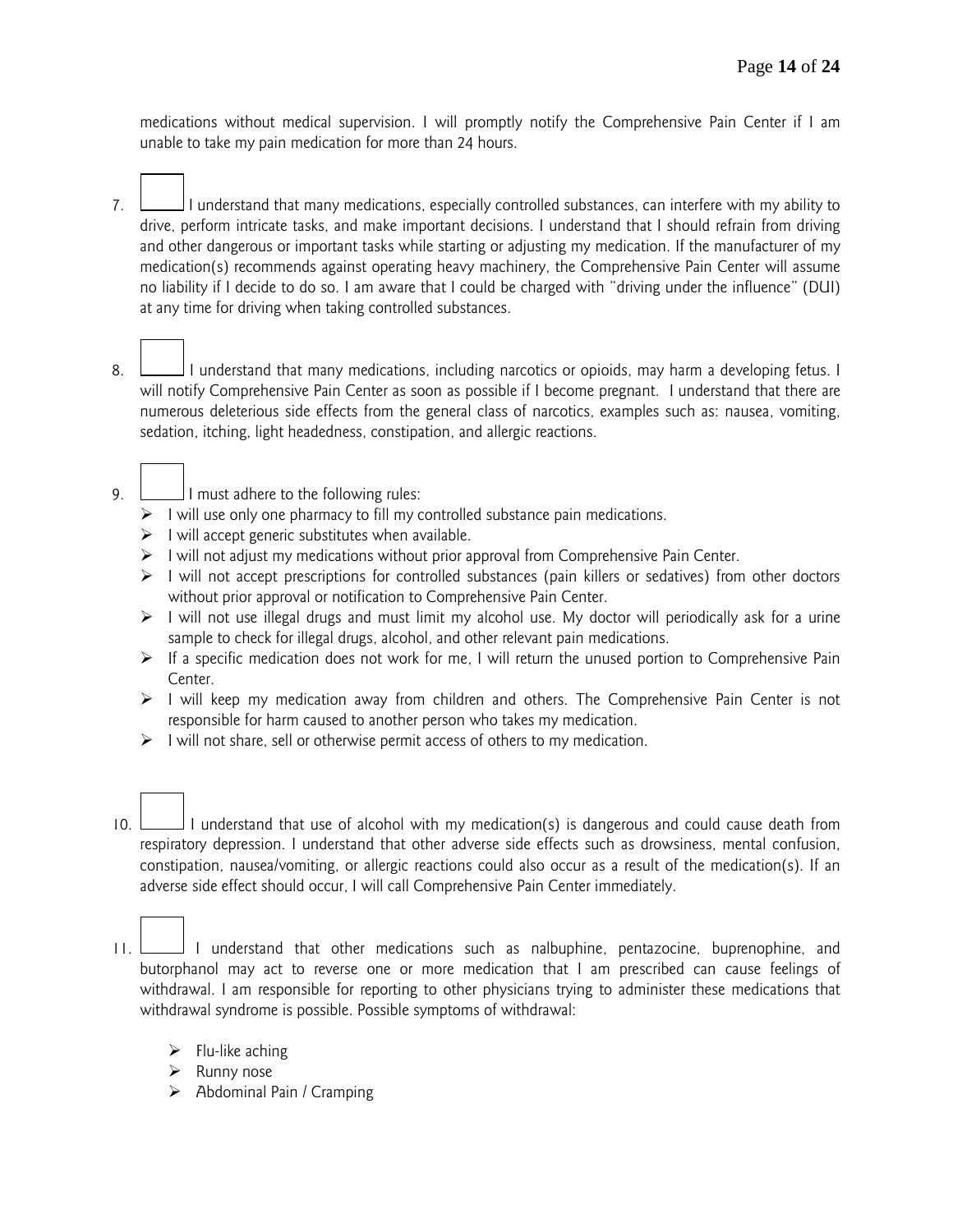- Diarrhea
- $\triangleright$  Nausea / Vomiting
- $\triangleright$  Irritability / Feeling of un-ease or anxiety
- 12. I understand that a tolerance to medications is a natural process when taking medications long-term. I understand that tolerance differs from addiction. Addiction if defined as use of a prescription(s) even if it causes bodily harm, having cravings for the medication / feeling a need for the medication, using the medication to produce feelings of euphoria or to heighten mood, and a decreased quality of life. Chances of addiction are very low in a person without extensive family or personal history of abuse. Tolerance is common in long-term treatment and may warrant incremental increases in my medication. Discontinuing a medication may cause withdrawal syndrome. I understand that both tolerance and addiction are possible and the differences between them.
- 13. **Men Only:** I understand that long-term opioid can cause low testosterone levels which can result in change in mood, stamina, and sexual desire. If this occurs, a blood test may be requested by your physician or practitioner.
- 14. **Women Only:** If I am currently pregnant, plan on becoming pregnant, or have a possibility of pregnancy, I will immediately inform both my obstetrics physician and Comprehensive Pain Center so that my care can be coordinate between the two physicians. I understand that staying on opioids during pregnancy will cause a tolerance to opioids in the baby and could lead to birth defects, although rare.
- 15. Stolen and lost prescriptions/medications will be replaced only once. I will protect them from theft and accidental destruction. A police report is required for all thefts.
- 16. I will not hold any owner or employee of the Comprehensive Pain Center liable for problems caused by my noncompliance in using controlled substances.
- 17. I understand that if I develop another pain condition (toothache, abdominal pain, etc.) this does not allow me to self-increase my medications. Early refills will not be tolerated.
- 18. Prescriptions may be issued early in certain circumstances such as traveling out of town or other circumstances beyond my control. This is under agreement of the physician or practitioner seen and me. These prescriptions will be post-dated, not to be filled until the appropriate date.
- 19. I agree to submit to a urine and/or blood screen to document appropriate levels of prescribed analgesics and to detect the use of non-prescribed medications at any time.
- I understand that I may be discharged from the Comprehensive Pain Center for any positive results for illegal drugs, for a urine sample that has a temperature reading of below 90 degrees, for refusing to give a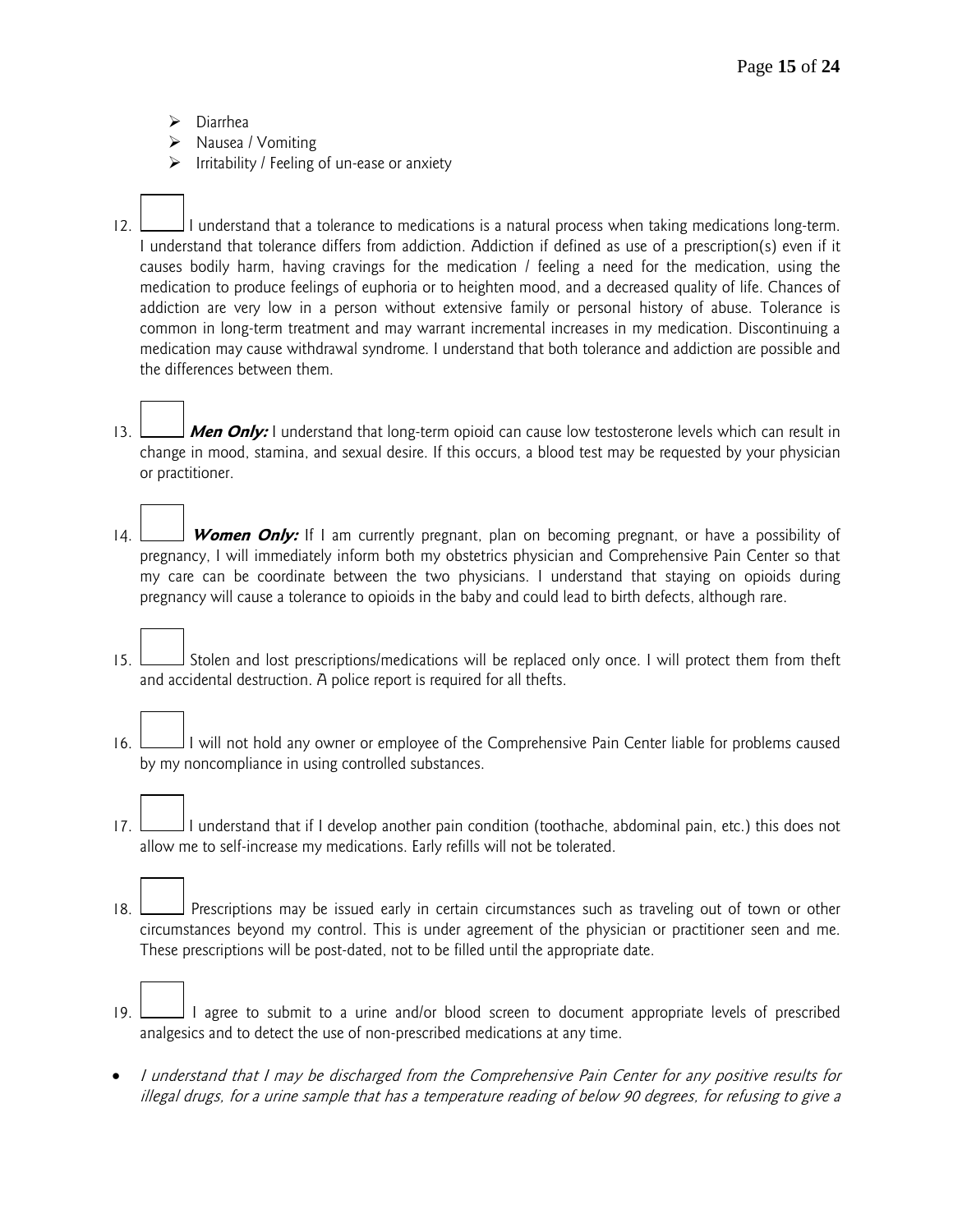urine sample when requested or for not showing up at a designated off-site lab in the allotted amount of time I am given to arrive there. Controlled-substance prescriptions not prescribed by Comprehensive Pain Center or absence of those written by Comprehensive Pain Center are also potential grounds for discharge from the practice depending on the circumstance (to be determined by the physician or practitioner).

- 20. If any appropriate or responsible legal authorities request information regarding my care for any potential legal matter (e.g. prescription forgery, controlled-substances from multiple physicians), I understand that all medical confidentiality is waived and full access of my medical record may be granted to these authorities.
- 21. I recognize that therapy with controlled substances is just one part of my treatment. Other treatments, including mental health evaluation, may be appropriate for me. I agree to follow the treatment recommendations of my pain doctor, including getting exercise, tests, consultations, physical and mental health treatments.
- 22. Prescriptions for controlled substances are issued only during appointments, which must occur at least monthly or at the discretion of CPC. Receiving my medication(s) is contingent on keeping scheduled appointments.
- 23. I understand that the Comprehensive Pain Center office hours are Tuesday, Wednesdays, and Fridays, 8:00 a.m. to 5:00 p.m., excluding the lunch hours from 12:00 p.m. to 1:00 p.m. Messages left at other times will be checked frequently. The doctor may be reached directly, at other times for emergencies only. I will not request medications after hours or last minute, and it is my responsibility to schedule an appointment before my medication runs out.
- 24. The following are grounds for discharge from Comprehensive Pain Center:
	- Altering or forging a prescription. This is a felony and will be reported.
	- $\triangleright$  Lying to the Comprehensive Pain Center about anything pertaining to my medical care.
	- $\triangleright$  Multiple missed appointments, late cancellations or late appearances.
	- $\triangleright$  Repeated violations of this agreement.
	- $\triangleright$  Failure to appear or to produce urine for a random drug screening.
	- $\triangleright$  Persistent noncompliance with my pain treatment plan.
	- $\triangleright$  Use of illegal drugs or substances.
	- $\triangleright$  Disruptive, threatening or violent behavior.
- 25. I affirm that I have full right and power to sign and be bound by this agreement. I have read, understand, and accept all its terms.
- 26. I is authorize a copy of this agreement to be sent to my Pharmacist: